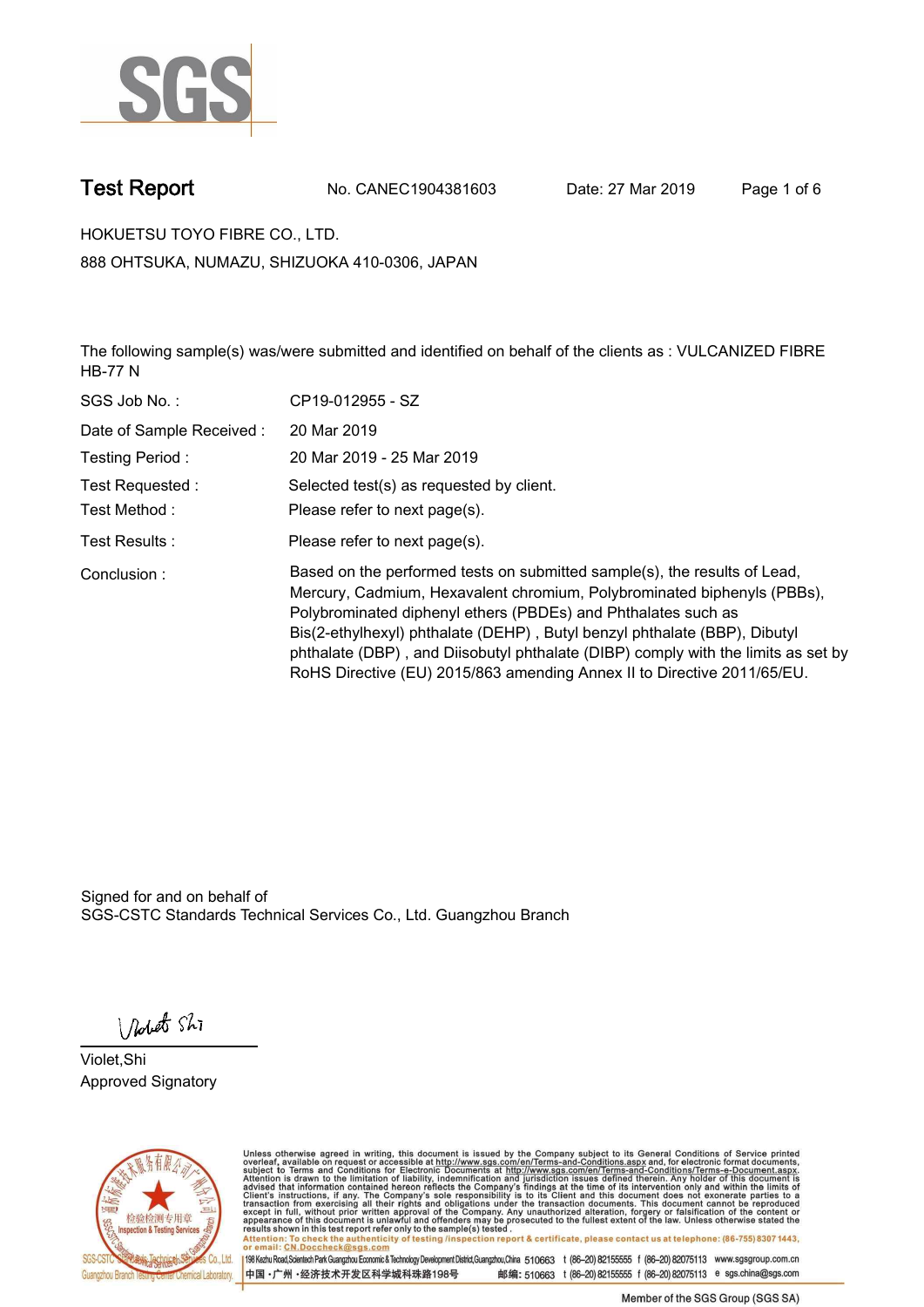

**Test Report. No. CANEC1904381603 Date: 27 Mar 2019. Page 2 of 6.**

**Test Results :.**

**Test Part Description :.**

| Specimen No.    | SGS Sample ID                  | <b>Description</b> |  |
|-----------------|--------------------------------|--------------------|--|
| SN <sub>1</sub> | CAN19-043816.002 Gray material |                    |  |

**Remarks :.(1) 1 mg/kg = 1 ppm = 0.0001%.**

**(2) MDL = Method Detection Limit.**

**(3) ND = Not Detected ( < MDL ).**

**(4) "-" = Not Regulated.**

### **RoHS Directive (EU) 2015/863 amending Annex II to Directive 2011/65/EU.**

**Test Method :. With reference to IEC 62321-4:2013+A1:2017, IEC 62321-5:2013, IEC 62321-7-2:2017 , IEC 62321-6:2015 and IEC 62321-8:2017, analyzed by ICP-OES , UV-Vis and GC-MS ..**

| Test Item(s)               | <u>Limit</u>             | <u>Unit</u> | <b>MDL</b>               | 002       |
|----------------------------|--------------------------|-------------|--------------------------|-----------|
| Cadmium (Cd)               | 100                      | mg/kg       | 2                        | <b>ND</b> |
| Lead (Pb)                  | 1,000                    | mg/kg       | $\overline{2}$           | <b>ND</b> |
| Mercury (Hg)               | 1,000                    | mg/kg       | 2                        | <b>ND</b> |
| Hexavalent Chromium (CrVI) | 1,000                    | mg/kg       | 8                        | <b>ND</b> |
| Sum of PBBs                | 1,000                    | mg/kg       | $\overline{\phantom{a}}$ | <b>ND</b> |
| Monobromobiphenyl          |                          | mg/kg       | 5                        | <b>ND</b> |
| Dibromobiphenyl            | $\overline{\phantom{a}}$ | mg/kg       | 5                        | <b>ND</b> |
| Tribromobiphenyl           | $\overline{\phantom{a}}$ | mg/kg       | 5                        | <b>ND</b> |
| Tetrabromobiphenyl         | $\overline{\phantom{a}}$ | mg/kg       | 5                        | <b>ND</b> |
| Pentabromobiphenyl         | -                        | mg/kg       | 5                        | <b>ND</b> |
| Hexabromobiphenyl          |                          | mg/kg       | 5                        | <b>ND</b> |
| Heptabromobiphenyl         | -                        | mg/kg       | 5                        | <b>ND</b> |
| Octabromobiphenyl          | ۰                        | mg/kg       | 5                        | <b>ND</b> |
| Nonabromobiphenyl          |                          | mg/kg       | 5                        | <b>ND</b> |
| Decabromobiphenyl          |                          | mg/kg       | 5                        | <b>ND</b> |
| Sum of PBDEs               | 1,000                    | mg/kg       | $\overline{\phantom{a}}$ | <b>ND</b> |
| Monobromodiphenyl ether    |                          | mg/kg       | 5                        | <b>ND</b> |
| Dibromodiphenyl ether      | $\overline{\phantom{a}}$ | mg/kg       | 5                        | <b>ND</b> |
| Tribromodiphenyl ether     | $\overline{\phantom{a}}$ | mg/kg       | 5                        | <b>ND</b> |
| Tetrabromodiphenyl ether   |                          | mg/kg       | 5                        | <b>ND</b> |
| Pentabromodiphenyl ether   |                          | mg/kg       | 5                        | <b>ND</b> |
|                            |                          |             |                          |           |



Unless otherwise agreed in writing, this document is issued by the Company subject to its General Conditions of Service printed<br>overleaf, available on request or accessible at http://www.sgs.com/en/Terms-and-Conditions.asp Attention: To check the authenticity of testing /inspection report & certificate, please contact us at telephone: (86-755) 8307 1443,<br>Attention: To check the authenticity of testing /inspection report & certificate, please

198 Kezhu Road,Scientech Park Guangzhou Economic & Technology Development District,Guangzhou,China 510663 t (86-20) 82155555 f (86-20) 82075113 www.sgsgroup.com.cn 邮编: 510663 t (86-20) 82155555 f (86-20) 82075113 e sgs.china@sgs.com 中国·广州·经济技术开发区科学城科珠路198号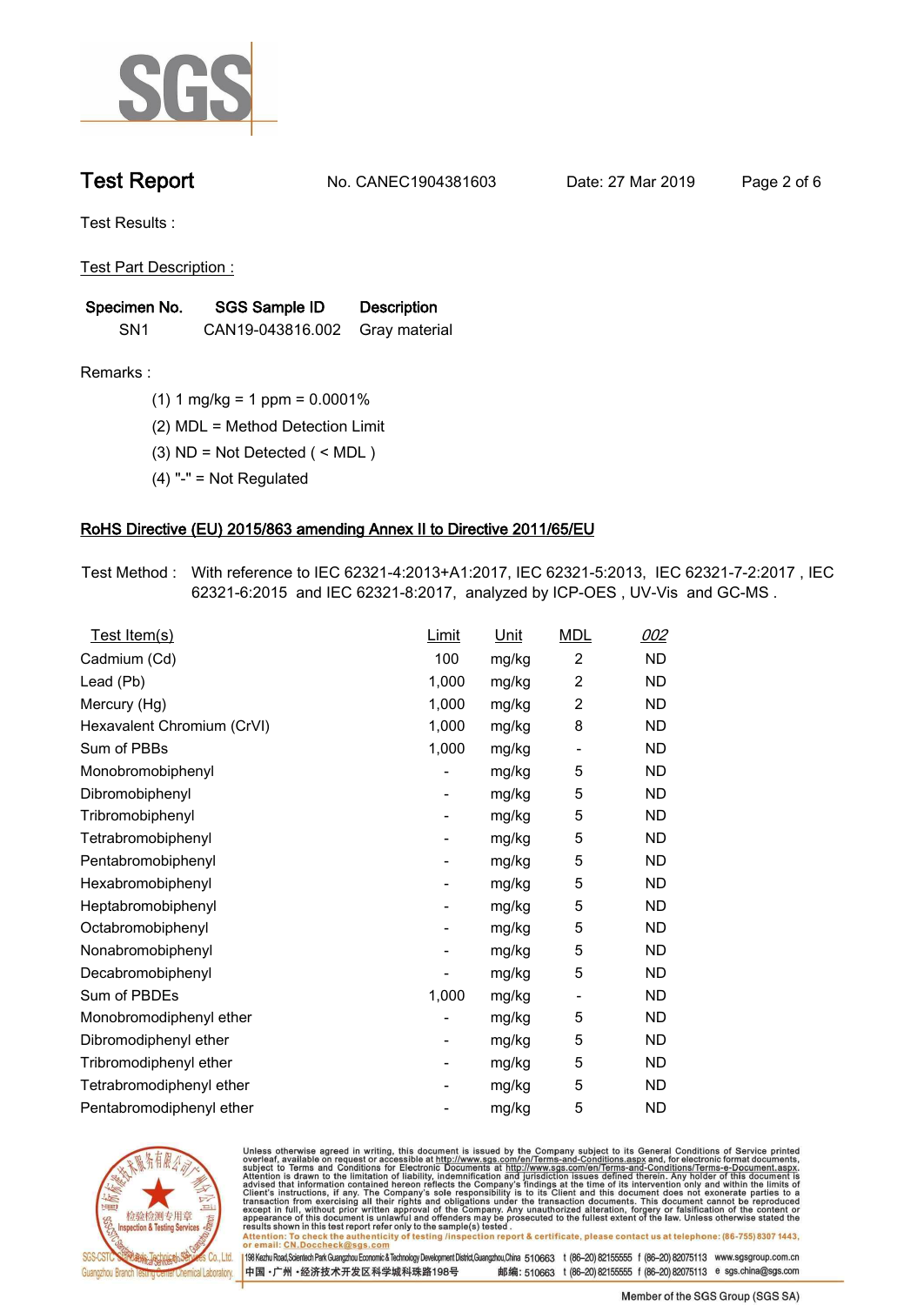

| <b>Test Report</b>                  | No. CANEC1904381603 | Date: 27 Mar 2019 |            | Page 3 of 6 |  |
|-------------------------------------|---------------------|-------------------|------------|-------------|--|
| Test Item(s)                        | Limit               | <u>Unit</u>       | <b>MDL</b> | 002         |  |
| Hexabromodiphenyl ether             | -                   | mg/kg             | 5          | <b>ND</b>   |  |
| Heptabromodiphenyl ether            | -                   | mg/kg             | 5          | <b>ND</b>   |  |
| Octabromodiphenyl ether             | ۰                   | mg/kg             | 5          | <b>ND</b>   |  |
| Nonabromodiphenyl ether             | Ξ.                  | mg/kg             | 5          | <b>ND</b>   |  |
| Decabromodiphenyl ether             | ۰                   | mg/kg             | 5          | <b>ND</b>   |  |
| Dibutyl phthalate (DBP)             | 1.000               | mg/kg             | 50         | <b>ND</b>   |  |
| Butyl benzyl phthalate (BBP)        | 1.000               | mg/kg             | 50         | <b>ND</b>   |  |
| Bis (2-ethylhexyl) phthalate (DEHP) | 1,000               | mg/kg             | 50         | <b>ND</b>   |  |
| Diisobutyl Phthalates (DIBP)        | 1.000               | mg/kg             | 50         | <b>ND</b>   |  |

**Notes :.**

**(1) The maximum permissible limit is quoted from RoHS Directive (EU) 2015/863.IEC 62321 series is equivalent to EN 62321 series** 

**http://www.cenelec.eu/dyn/www/f?p=104:30:1742232870351101::::FSP\_ORG\_ID,FSP\_LANG\_ID:12586 37,25.**



Unless otherwise agreed in writing, this document is issued by the Company subject to its General Conditions of Service printed<br>overleaf, available on request or accessible at http://www.sgs.com/en/Terms-and-Conditions.asp Attention: To check the authenticity of testing /inspection report & certificate, please contact us at telephone: (86-755) 8307 1443,<br>Attention: To check the authenticity of testing /inspection report & certificate, please

198 Kezhu Road,Scientech Park Guangzhou Economic & Technology Development District,Guangzhou,China 510663 t (86-20) 82155555 f (86-20) 82075113 www.sgsgroup.com.cn 中国·广州·经济技术开发区科学城科珠路198号 邮编: 510663 t (86-20) 82155555 f (86-20) 82075113 e sgs.china@sgs.com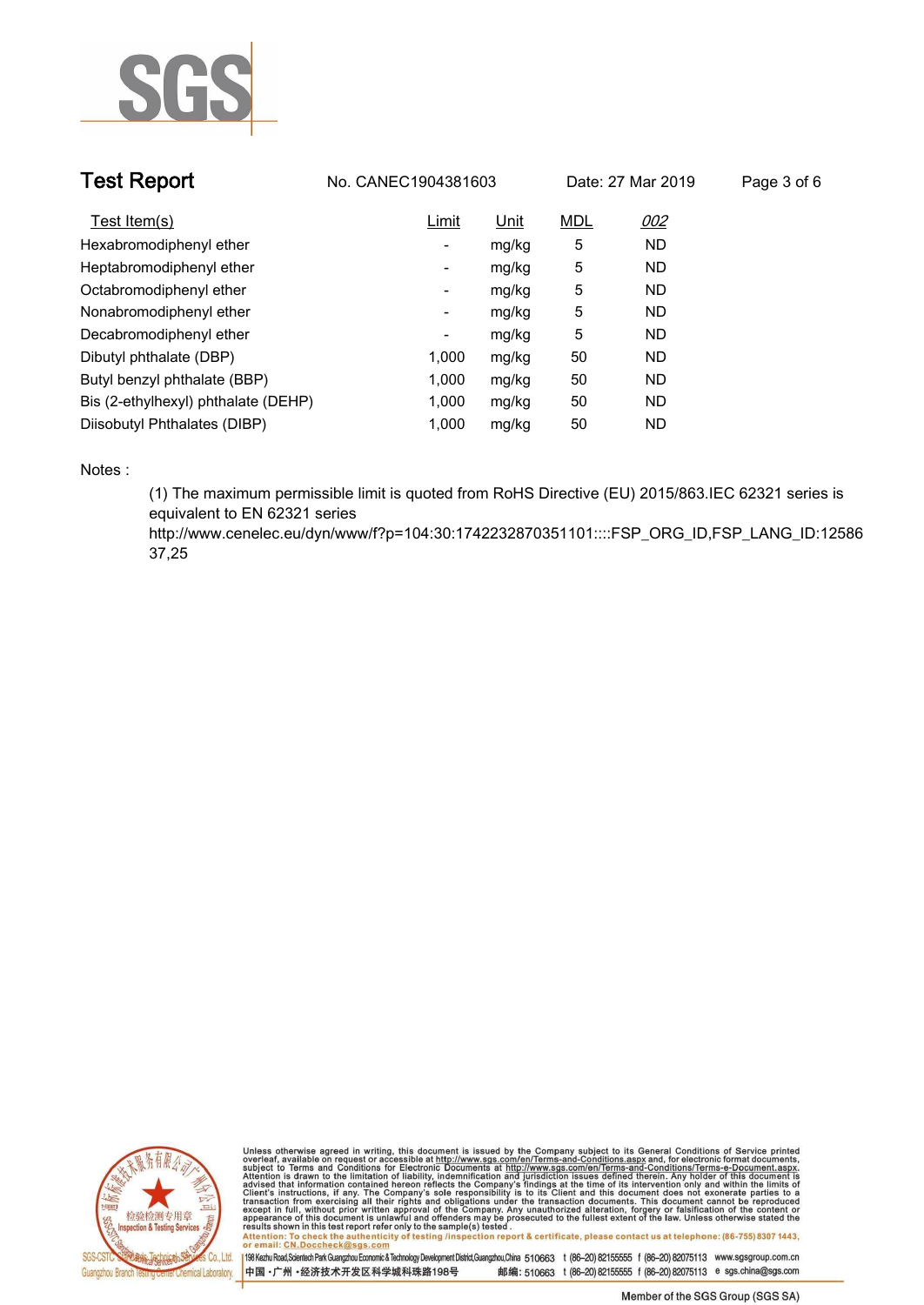

**Test Report. No. CANEC1904381603** Date: 27 Mar 2019 Page 4 of 6

## **ATTACHMENTS Pb/Cd/Hg/Cr6+/PBBs/PBDEs Testing Flow Chart**

**1) These samples were dissolved totally by pre-conditioning method according to below flow chart. (Cr6+ and PBBs/PBDEs test method excluded).**





Unless otherwise agreed in writing, this document is issued by the Company subject to its General Conditions of Service printed<br>overleaf, available on request or accessible at http://www.sgs.com/en/Terms-and-Conditions.asp résults shown in this test report refer only to the sample(s) tésted .<br>Attention: To check the authenticity of testing /inspection report & certificate, please contact us at telephone: (86-755) 8307 1443,<br>or email: <u>CN.Doc</u>

198 Kezhu Road,Scientech Park Guangzhou Economic & Technology Development District,Guangzhou,China 510663 t (86-20) 82155555 f (86-20) 82075113 www.sgsgroup.com.cn 邮编: 510663 t (86-20) 82155555 f (86-20) 82075113 e sgs.china@sgs.com 中国·广州·经济技术开发区科学城科珠路198号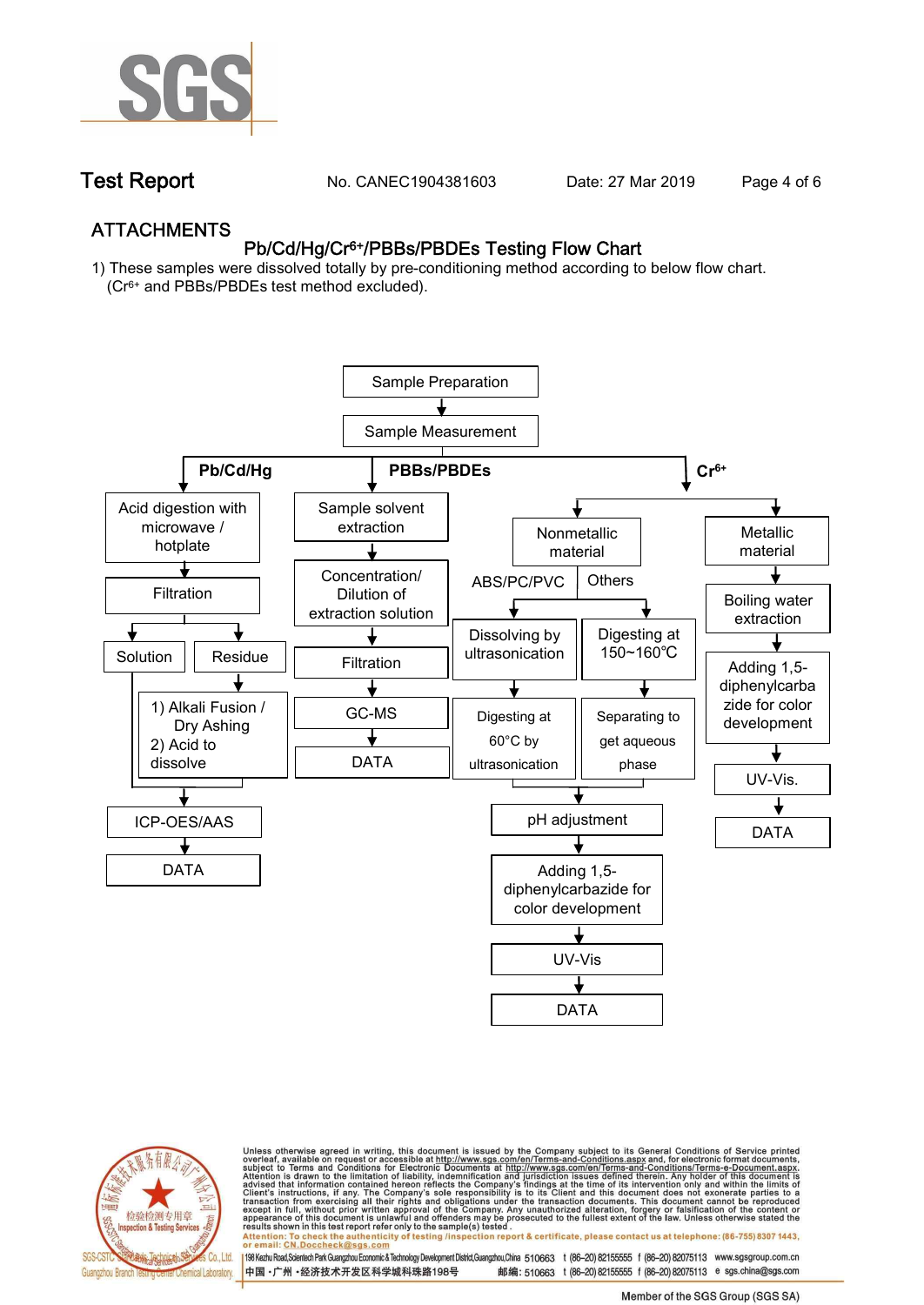

**Test Report. No. CANEC1904381603 Date: 27 Mar 2019. Page 5 of 6.**

# **ATTACHMENTS Phthalates Testing Flow Chart**





Unless otherwise agreed in writing, this document is issued by the Company subject to its General Conditions of Service printed<br>overleaf, available on request or accessible at http://www.sgs.com/en/Terms-and-Conditions.asp results shown in this test report refer only to the sample(s) tested .<br>Attention: To check the authenticity of testing /inspection report & certificate, please contact us at telephone: (86-755) 8307 1443,<br>or email: <u>CN.Doc</u>

198 Kezhu Road,Scientech Park Guangzhou Economic & Technology Development District,Guangzhou,China 510663 t (86-20) 82155555 f (86-20) 82075113 www.sgsgroup.com.cn 中国·广州·经济技术开发区科学城科珠路198号 邮编: 510663 t (86-20) 82155555 f (86-20) 82075113 e sgs.china@sgs.com